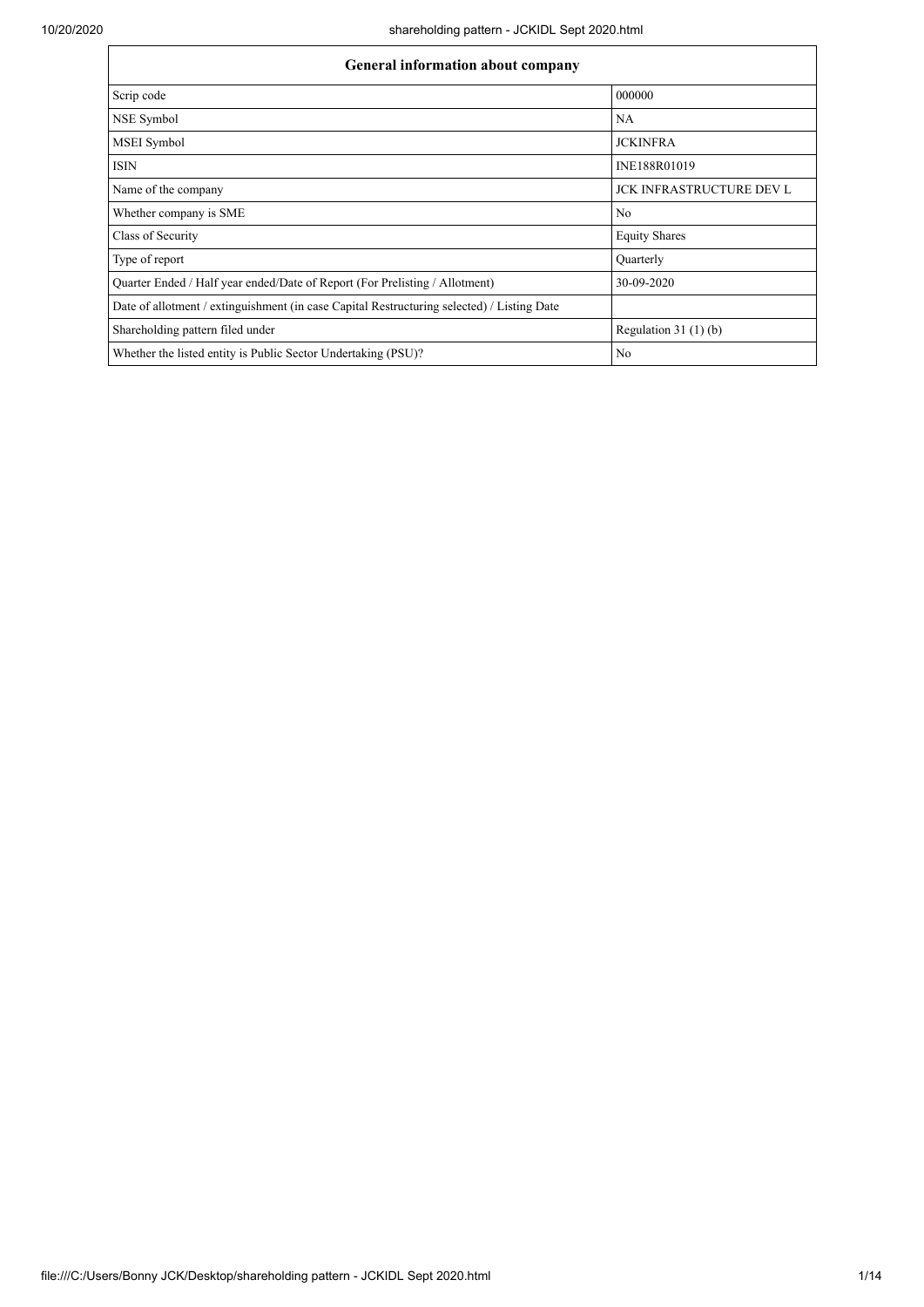|                | <b>Declaration</b>                                                                        |                |                                |                       |                             |  |  |  |  |
|----------------|-------------------------------------------------------------------------------------------|----------------|--------------------------------|-----------------------|-----------------------------|--|--|--|--|
| Sr.<br>No.     | Particular                                                                                | Yes/No         | Promoter and<br>Promoter Group | Public<br>shareholder | Non Promoter-<br>Non Public |  |  |  |  |
| 1              | Whether the Listed Entity has issued any partly paid up shares?                           | N <sub>o</sub> | N <sub>0</sub>                 | N <sub>0</sub>        | No                          |  |  |  |  |
| $\overline{2}$ | Whether the Listed Entity has issued any Convertible Securities                           | N <sub>o</sub> | No                             | N <sub>0</sub>        | N <sub>o</sub>              |  |  |  |  |
| $\overline{3}$ | Whether the Listed Entity has issued any Warrants?                                        | N <sub>0</sub> | No                             | N <sub>0</sub>        | No                          |  |  |  |  |
| $\overline{4}$ | Whether the Listed Entity has any shares against which<br>depository receipts are issued? | N <sub>0</sub> | No                             | N <sub>o</sub>        | N <sub>o</sub>              |  |  |  |  |
| 5              | Whether the Listed Entity has any shares in locked-in?                                    | N <sub>0</sub> | No                             | N <sub>0</sub>        | N <sub>o</sub>              |  |  |  |  |
| 6              | Whether any shares held by promoters are pledge or otherwise<br>encumbered?               | N <sub>o</sub> | No                             |                       |                             |  |  |  |  |
| .7             | Whether company has equity shares with differential voting<br>rights?                     | N <sub>0</sub> | No                             | N <sub>0</sub>        | N <sub>o</sub>              |  |  |  |  |
| 8              | Whether the listed entity has any significant beneficial owner?                           | N <sub>o</sub> |                                |                       |                             |  |  |  |  |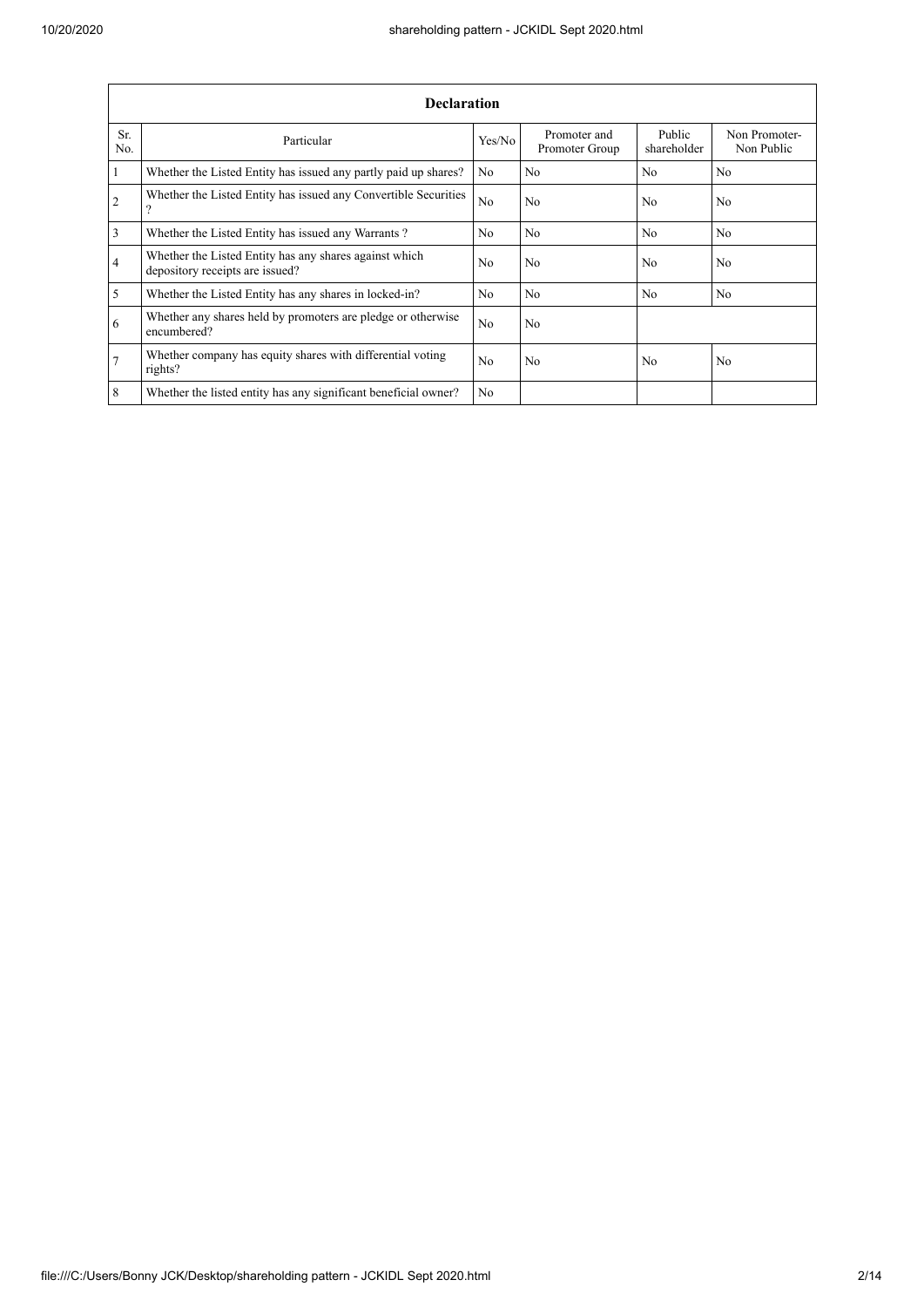$\overline{\phantom{a}}$ 

|                                                             | Table 1 - Summary Statement holding of specified securities |                      |                   |                          |                              |                                                                                                                      |                                                                  |               |       |                     |      |
|-------------------------------------------------------------|-------------------------------------------------------------|----------------------|-------------------|--------------------------|------------------------------|----------------------------------------------------------------------------------------------------------------------|------------------------------------------------------------------|---------------|-------|---------------------|------|
| Category<br>Category<br>of<br>shareholder<br>$($ I)<br>(II) | Nos. Of                                                     | No. of<br>fully paid | No. Of<br>Partly  | No. Of<br>shares         | Total nos.<br>shares         | Shareholding as a<br>% of total no. of<br>shares (calculated<br>as per SCRR, 1957)<br>(VIII) As a % of<br>$(A+B+C2)$ | Number of Voting Rights held in each<br>class of securities (IX) |               |       |                     |      |
|                                                             | shareholders                                                | up equity            | paid-up<br>equity | underlying<br>Depository | $held$ (VII)                 |                                                                                                                      | No of Voting (XIV) Rights                                        |               |       | Total as a          |      |
|                                                             | (III)                                                       | shares<br>held (IV)  | shares<br>held(V) | Receipts<br>(VI)         | $= (IV) +$<br>$(V)$ + $(VI)$ |                                                                                                                      | Class<br>eg: $X$                                                 | Class<br>eg:y | Total | $%$ of<br>$(A+B+C)$ |      |
| (A)                                                         | Promoter<br>&<br>Promoter<br>Group                          | 4                    | 2199994           |                          |                              | 2199994                                                                                                              | 52.8                                                             | 2199994       |       | 2199994             | 52.8 |
| (B)                                                         | Public                                                      | 1204                 | 1966673           |                          |                              | 1966673                                                                                                              | 47.2                                                             | 1966673       |       | 1966673             | 47.2 |
| (C)                                                         | Non<br>Promoter-<br>Non Public                              |                      |                   |                          |                              |                                                                                                                      |                                                                  |               |       |                     |      |
| (C1)                                                        | <b>Shares</b><br>underlying<br><b>DRs</b>                   |                      |                   |                          |                              |                                                                                                                      |                                                                  |               |       |                     |      |
| (C2)                                                        | Shares held<br>by<br>Employee<br>Trusts                     |                      |                   |                          |                              |                                                                                                                      |                                                                  |               |       |                     |      |
|                                                             | Total                                                       | 1208                 | 4166667           |                          |                              | 4166667                                                                                                              | 100                                                              | 4166667       |       | 4166667             | 100  |

## **Table I - Summary Statement holding of specified securities**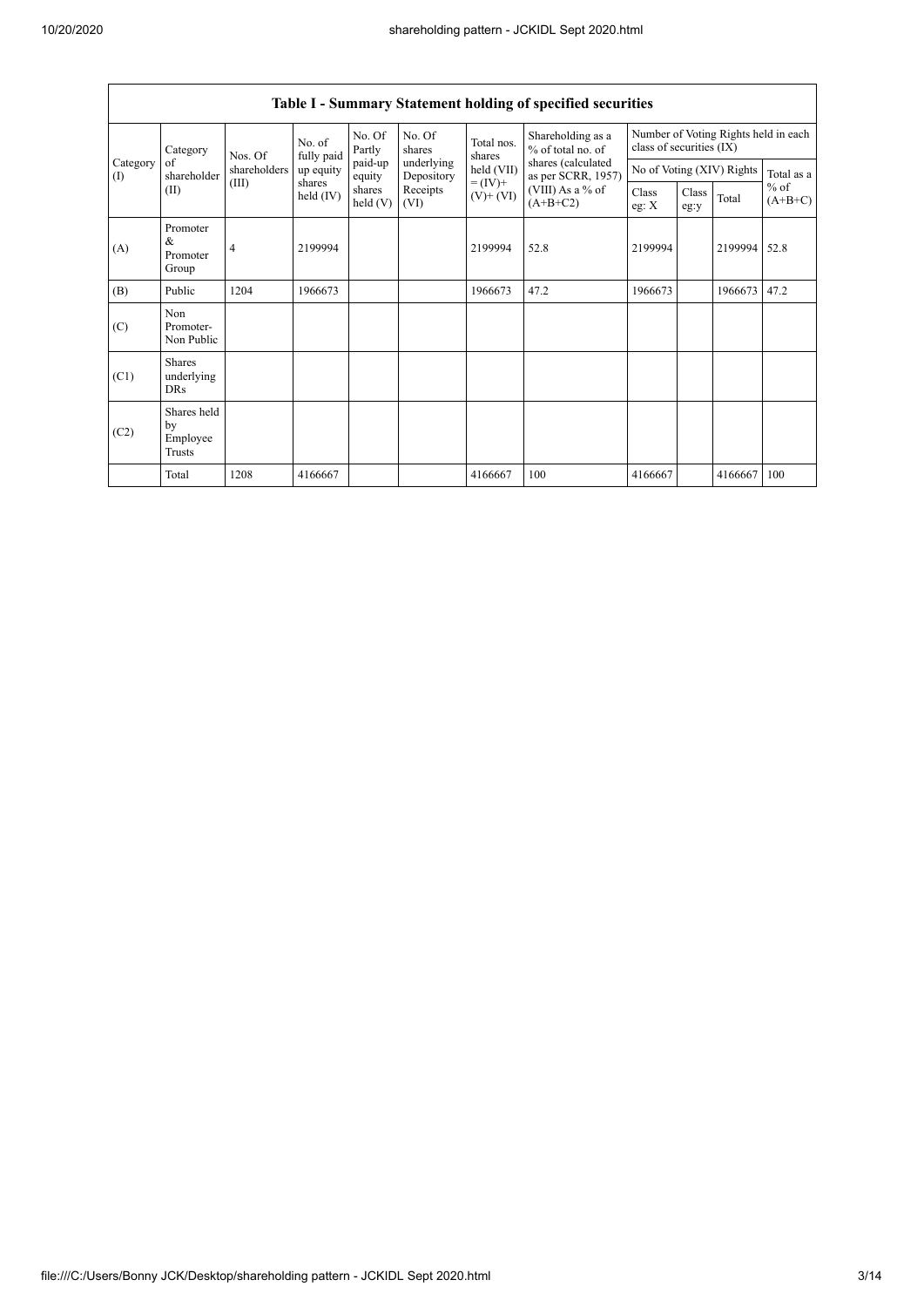|                | Table I - Summary Statement holding of specified securities |                                                 |                                       |                                                                                                               |                                                                                            |                                        |                                                  |                                                                               |                                                         |                                       |
|----------------|-------------------------------------------------------------|-------------------------------------------------|---------------------------------------|---------------------------------------------------------------------------------------------------------------|--------------------------------------------------------------------------------------------|----------------------------------------|--------------------------------------------------|-------------------------------------------------------------------------------|---------------------------------------------------------|---------------------------------------|
| of<br>Category | Category                                                    | No. Of<br><b>Shares</b><br>Underlying           | No. of<br><b>Shares</b><br>Underlying | No. Of Shares<br>Underlying<br>Outstanding<br>convertible<br>securities and<br>No. Of<br>Warrants (Xi)<br>(a) | Shareholding, as a %<br>assuming full<br>conversion of<br>convertible securities (         | Number of<br>Locked in<br>shares (XII) |                                                  | Number of<br><b>Shares</b><br>pledged or<br>otherwise<br>encumbered<br>(XIII) |                                                         | Number of<br>equity shares<br>held in |
| (1)            | shareholder<br>(II)                                         | Outstanding<br>convertible<br>securities<br>(X) | Outstanding<br>Warrants<br>$(X_i)$    |                                                                                                               | as a percentage of<br>diluted share capital)<br>$(XI) = (VII)+(X) As a %$<br>of $(A+B+C2)$ | No.<br>(a)                             | As a<br>$%$ of<br>total<br>Shares<br>held<br>(b) | No.<br>(a)                                                                    | As a<br>$%$ of<br>total<br><b>Shares</b><br>held<br>(b) | dematerialized<br>form $(XIV)$        |
| (A)            | Promoter<br>&<br>Promoter<br>Group                          |                                                 |                                       |                                                                                                               | 52.8                                                                                       |                                        |                                                  |                                                                               |                                                         | 2199994                               |
| (B)            | Public                                                      |                                                 |                                       |                                                                                                               | 47.2                                                                                       |                                        |                                                  |                                                                               |                                                         | 533712                                |
| (C)            | Non<br>Promoter-<br>Non Public                              |                                                 |                                       |                                                                                                               |                                                                                            |                                        |                                                  |                                                                               |                                                         |                                       |
| (C1)           | <b>Shares</b><br>underlying<br><b>DRs</b>                   |                                                 |                                       |                                                                                                               |                                                                                            |                                        |                                                  |                                                                               |                                                         |                                       |
| (C2)           | Shares held<br>by<br>Employee<br><b>Trusts</b>              |                                                 |                                       |                                                                                                               |                                                                                            |                                        |                                                  |                                                                               |                                                         |                                       |
|                | Total                                                       |                                                 |                                       |                                                                                                               | 100                                                                                        |                                        |                                                  |                                                                               |                                                         | 2733706                               |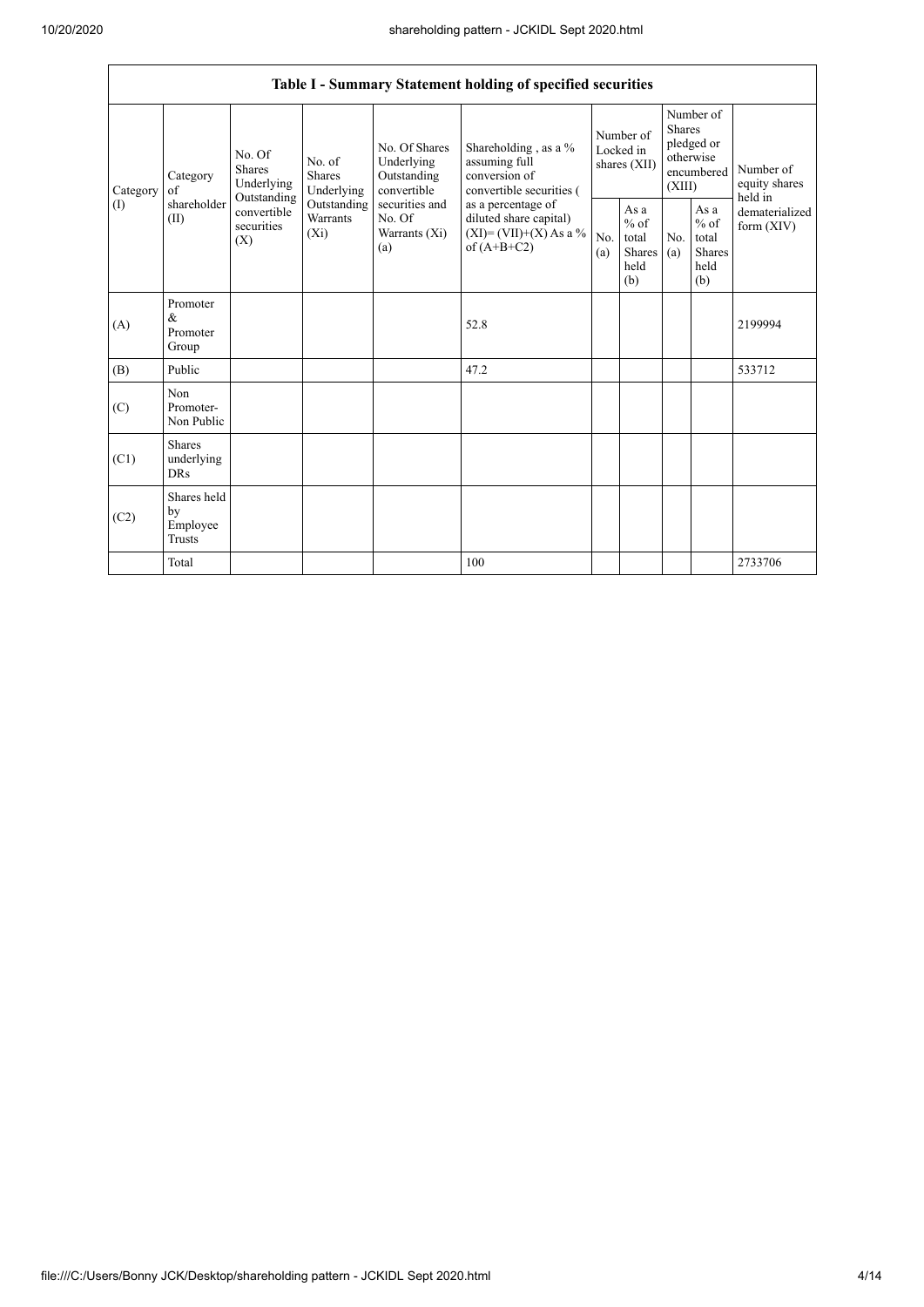| Table II - Statement showing shareholding pattern of the Promoter and Promoter Group        |                                                                                                                                                                                                                                                      |                                                                                      |                                         |                |               |                             |                                              |                                                                  |  |               |                 |
|---------------------------------------------------------------------------------------------|------------------------------------------------------------------------------------------------------------------------------------------------------------------------------------------------------------------------------------------------------|--------------------------------------------------------------------------------------|-----------------------------------------|----------------|---------------|-----------------------------|----------------------------------------------|------------------------------------------------------------------|--|---------------|-----------------|
|                                                                                             |                                                                                                                                                                                                                                                      |                                                                                      | No. of                                  | No.<br>Of      | No. Of        | Total<br>nos.               | Shareholding<br>as a % of total              | Number of Voting Rights held in<br>each class of securities (IX) |  |               |                 |
| Sr.                                                                                         | fully<br>shares<br>Category & Name<br>Nos. Of<br>paid-<br>paid up<br>underlying<br>of the<br>shareholders<br>up<br>equity<br>Depository<br>Shareholders (I)<br>(III)<br>equity<br>shares<br>Receipts<br>shares<br>held $(IV)$<br>(VI)<br>held<br>(V) |                                                                                      |                                         | Partly         |               | shares<br>held<br>$(VII) =$ | no. of shares<br>(calculated as<br>per SCRR, | No of Voting (XIV) Rights                                        |  |               | Total<br>as a % |
|                                                                                             |                                                                                                                                                                                                                                                      | $(IV)+$<br>$(V)+$<br>(VI)                                                            | 1957) (VIII)<br>As a % of<br>$(A+B+C2)$ | Class eg:<br>X | Class<br>eg:y | Total                       | of<br>Total<br>Voting<br>rights              |                                                                  |  |               |                 |
| $\boldsymbol{A}$                                                                            |                                                                                                                                                                                                                                                      | Table II - Statement showing shareholding pattern of the Promoter and Promoter Group |                                         |                |               |                             |                                              |                                                                  |  |               |                 |
| (1)                                                                                         | Indian                                                                                                                                                                                                                                               |                                                                                      |                                         |                |               |                             |                                              |                                                                  |  |               |                 |
| (a)                                                                                         | Individuals/Hindu<br>undivided Family                                                                                                                                                                                                                | $\overline{4}$                                                                       | 2199994                                 |                |               | 2199994                     | 52.8                                         | 2199994                                                          |  | 2199994       | 52.8            |
| Sub-Total (A)<br>(1)                                                                        |                                                                                                                                                                                                                                                      | $\overline{4}$                                                                       | 2199994                                 |                |               | 2199994                     | 52.8                                         | 2199994                                                          |  | 2199994 52.8  |                 |
| (2)                                                                                         | Foreign                                                                                                                                                                                                                                              |                                                                                      |                                         |                |               |                             |                                              |                                                                  |  |               |                 |
| Total<br>Shareholding<br>of Promoter<br>and Promoter<br>Group $(A)=$<br>$(A)(1)+(A)$<br>(2) |                                                                                                                                                                                                                                                      | 4                                                                                    | 2199994                                 |                |               | 2199994                     | 52.8                                         | 2199994                                                          |  | 2199994       | 52.8            |
| $\, {\bf B}$                                                                                |                                                                                                                                                                                                                                                      | Table III - Statement showing shareholding pattern of the Public shareholder         |                                         |                |               |                             |                                              |                                                                  |  |               |                 |
| (1)                                                                                         | Institutions                                                                                                                                                                                                                                         |                                                                                      |                                         |                |               |                             |                                              |                                                                  |  |               |                 |
| (f)                                                                                         | Financial<br><b>Institutions/ Banks</b>                                                                                                                                                                                                              | 1                                                                                    | 63000                                   |                |               | 63000                       | 1.51                                         | 63000                                                            |  | 63000         | 1.51            |
| Sub-Total (B)<br>(1)                                                                        |                                                                                                                                                                                                                                                      | 1                                                                                    | 63000                                   |                |               | 63000                       | 1.51                                         | 63000                                                            |  | 63000         | 1.51            |
| (3)                                                                                         | Non-institutions                                                                                                                                                                                                                                     |                                                                                      |                                         |                |               |                             |                                              |                                                                  |  |               |                 |
| (a(i))                                                                                      | Individuals -<br>i.Individual<br>shareholders<br>holding nominal<br>share capital up to<br>Rs. 2 lakhs.                                                                                                                                              | 1188                                                                                 | 808074                                  |                |               | 808074                      | 19.39                                        | 808074                                                           |  | 808074        | 19.39           |
| (a(ii))                                                                                     | Individuals - ii.<br>Individual<br>shareholders<br>holding nominal<br>share capital in<br>excess of Rs. 2<br>lakhs.                                                                                                                                  | 13                                                                                   | 1089932                                 |                |               | 1089932 26.16               |                                              | 1089932                                                          |  | 1089932 26.16 |                 |
| (e)                                                                                         | Any Other<br>(specify)                                                                                                                                                                                                                               | $\overline{c}$                                                                       | 5667                                    |                |               | 5667                        | 0.14                                         | 5667                                                             |  | 5667          | 0.14            |
| Sub-Total (B)<br>(3)                                                                        |                                                                                                                                                                                                                                                      | 1203                                                                                 | 1903673                                 |                |               | 1903673                     | 45.69                                        | 1903673                                                          |  | 1903673       | 45.69           |
| <b>Total Public</b><br>Shareholding<br>$(B)=(B)(1)+$<br>$(B)(2)+(B)(3)$                     |                                                                                                                                                                                                                                                      | 1204                                                                                 | 1966673                                 |                |               | 1966673                     | 47.2                                         | 1966673                                                          |  | 1966673       | 47.2            |
| ${\bf C}$                                                                                   | Table IV - Statement showing shareholding pattern of the Non Promoter- Non Public shareholder                                                                                                                                                        |                                                                                      |                                         |                |               |                             |                                              |                                                                  |  |               |                 |
| Total (<br>$A+B+C2$ )                                                                       |                                                                                                                                                                                                                                                      | 1208                                                                                 | 4166667                                 |                |               | 4166667                     | 100                                          | 4166667                                                          |  | 4166667       | 100             |
| Total<br>$(A+B+C)$                                                                          |                                                                                                                                                                                                                                                      | 1208                                                                                 | 4166667                                 |                |               | 4166667                     | 100                                          | 4166667                                                          |  | 4166667       | 100             |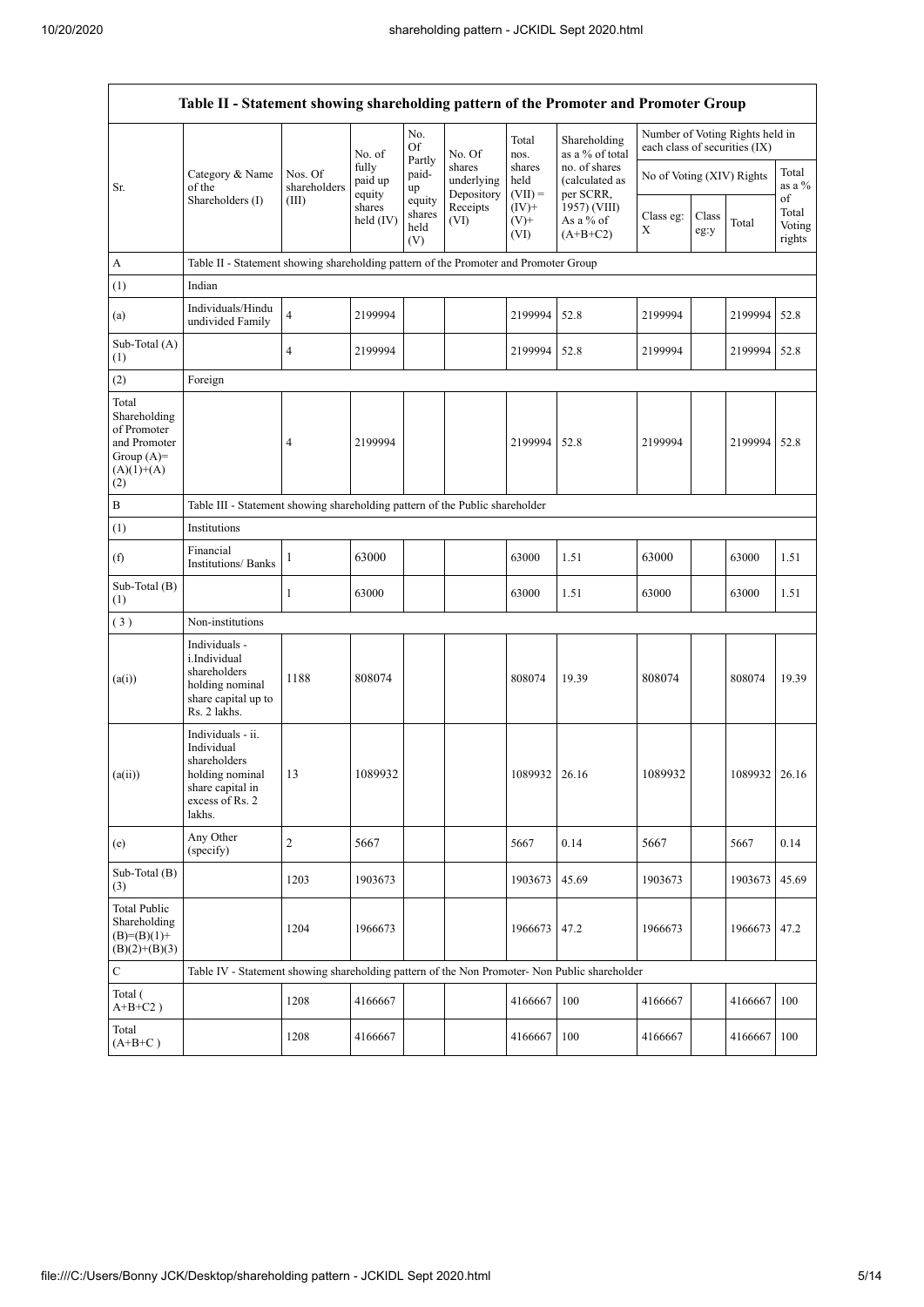| Table II - Statement showing shareholding pattern of the Promoter and Promoter Group    |                                                                                          |                                       |                                                                                                           |                                                                                               |            |                                                  |            |                                                                               |                                       |
|-----------------------------------------------------------------------------------------|------------------------------------------------------------------------------------------|---------------------------------------|-----------------------------------------------------------------------------------------------------------|-----------------------------------------------------------------------------------------------|------------|--------------------------------------------------|------------|-------------------------------------------------------------------------------|---------------------------------------|
| Sr.                                                                                     | No. Of<br><b>Shares</b><br>Underlying<br>Outstanding<br>convertible<br>securities<br>(X) | No. of<br><b>Shares</b><br>Underlying | No. Of Shares<br>Underlying<br>Outstanding<br>convertible<br>securities and<br>No. Of Warrants<br>(Xi)(a) | Shareholding, as a %<br>assuming full conversion of<br>convertible securities (as a           |            | Number of<br>Locked in<br>shares (XII)           |            | Number of<br><b>Shares</b><br>pledged or<br>otherwise<br>encumbered<br>(XIII) | Number of<br>equity shares<br>held in |
|                                                                                         |                                                                                          | Outstanding<br>Warrants<br>$(X_i)$    |                                                                                                           | percentage of diluted share<br>capital) $(XI) = (VII)+(X) As$<br>a % of $(A+B+C2)$            | No.<br>(a) | As a<br>$%$ of<br>total<br>Shares<br>held<br>(b) | No.<br>(a) | As a<br>$%$ of<br>total<br><b>Shares</b><br>held<br>(b)                       | dematerialized<br>form (XIV)          |
| $\mathbf A$                                                                             |                                                                                          |                                       |                                                                                                           | Table II - Statement showing shareholding pattern of the Promoter and Promoter Group          |            |                                                  |            |                                                                               |                                       |
| (1)                                                                                     | Indian                                                                                   |                                       |                                                                                                           |                                                                                               |            |                                                  |            |                                                                               |                                       |
| (a)                                                                                     |                                                                                          |                                       |                                                                                                           | 52.8                                                                                          |            |                                                  |            |                                                                               | 2199994                               |
| Sub-Total (A)<br>(1)                                                                    |                                                                                          |                                       |                                                                                                           | 52.8                                                                                          |            |                                                  |            |                                                                               | 2199994                               |
| (2)                                                                                     | Foreign                                                                                  |                                       |                                                                                                           |                                                                                               |            |                                                  |            |                                                                               |                                       |
| Total<br>Shareholding<br>of Promoter<br>and Promoter<br>Group $(A)=$<br>$(A)(1)+(A)(2)$ |                                                                                          |                                       |                                                                                                           | 52.8                                                                                          |            |                                                  |            |                                                                               | 2199994                               |
| $\, {\bf B}$                                                                            |                                                                                          |                                       |                                                                                                           | Table III - Statement showing shareholding pattern of the Public shareholder                  |            |                                                  |            |                                                                               |                                       |
| (1)                                                                                     | Institutions                                                                             |                                       |                                                                                                           |                                                                                               |            |                                                  |            |                                                                               |                                       |
| (f)                                                                                     |                                                                                          |                                       |                                                                                                           | 1.51                                                                                          |            |                                                  |            |                                                                               | 63000                                 |
| Sub-Total (B)<br>(1)                                                                    |                                                                                          |                                       |                                                                                                           | 1.51                                                                                          |            |                                                  |            |                                                                               | 63000                                 |
| (3)                                                                                     | Non-institutions                                                                         |                                       |                                                                                                           |                                                                                               |            |                                                  |            |                                                                               |                                       |
| (a(i))                                                                                  |                                                                                          |                                       |                                                                                                           | 19.39                                                                                         |            |                                                  |            |                                                                               | 127946                                |
| (a(ii))                                                                                 |                                                                                          |                                       |                                                                                                           | 26.16                                                                                         |            |                                                  |            |                                                                               | 342766                                |
| (e)                                                                                     |                                                                                          |                                       |                                                                                                           | 0.14                                                                                          |            |                                                  |            |                                                                               | $\boldsymbol{0}$                      |
| Sub-Total (B)<br>(3)                                                                    |                                                                                          |                                       |                                                                                                           | 45.69                                                                                         |            |                                                  |            |                                                                               | 470712                                |
| <b>Total Public</b><br>Shareholding<br>$(B)=(B)(1)+$<br>$(B)(2)+(B)(3)$                 |                                                                                          |                                       |                                                                                                           | 47.2                                                                                          |            |                                                  |            |                                                                               | 533712                                |
| $\mathbf C$                                                                             |                                                                                          |                                       |                                                                                                           | Table IV - Statement showing shareholding pattern of the Non Promoter- Non Public shareholder |            |                                                  |            |                                                                               |                                       |
| Total (<br>$A+B+C2$ )                                                                   |                                                                                          |                                       |                                                                                                           | 100                                                                                           |            |                                                  |            |                                                                               | 2733706                               |
| Total (A+B+C<br>$\lambda$                                                               |                                                                                          |                                       |                                                                                                           | 100                                                                                           |            |                                                  |            |                                                                               | 2733706                               |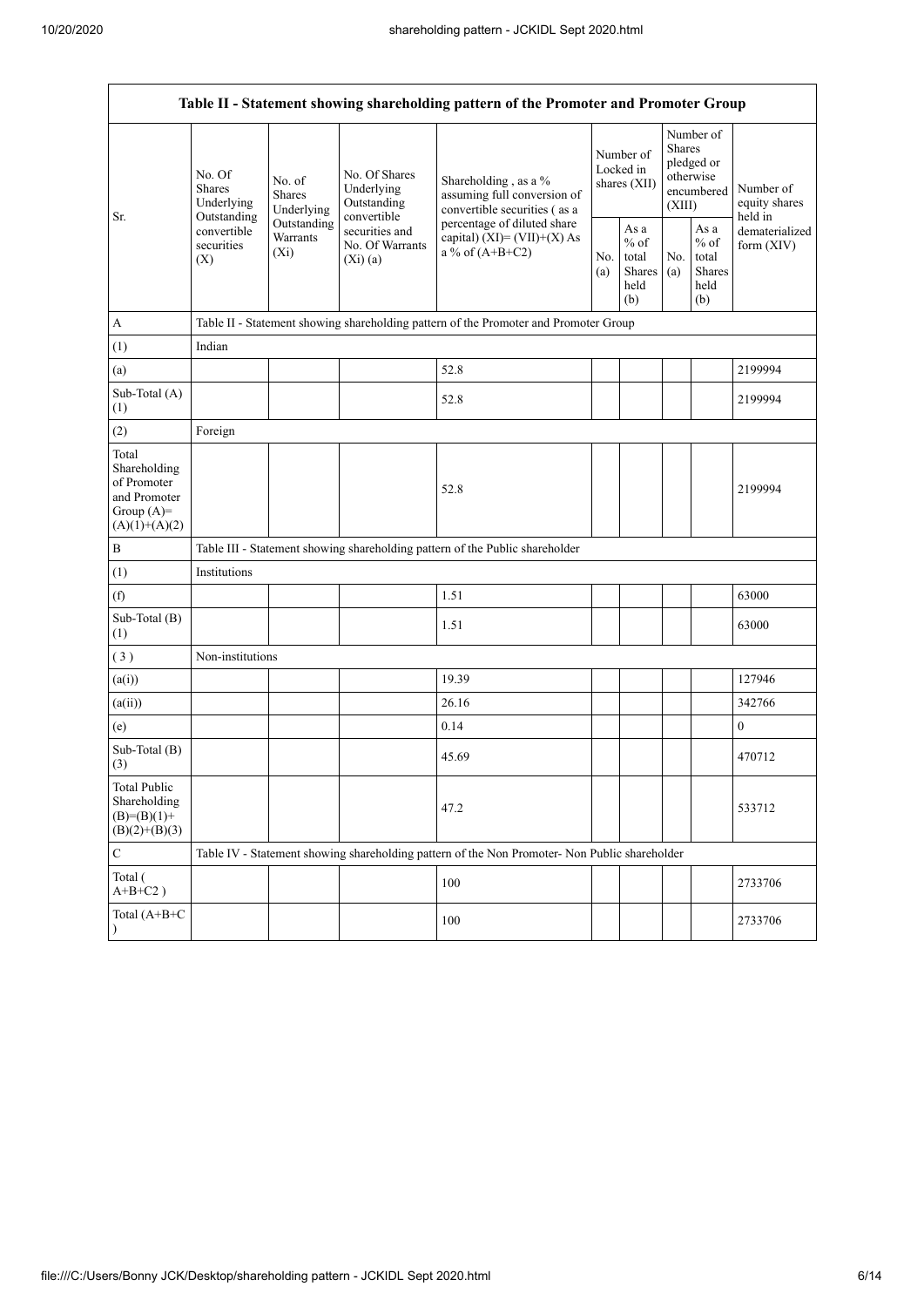| Individuals/Hindu undivided Family                                                                                                                                                       |                                                               |                    |               |                      |                       |  |  |
|------------------------------------------------------------------------------------------------------------------------------------------------------------------------------------------|---------------------------------------------------------------|--------------------|---------------|----------------------|-----------------------|--|--|
| Searial No.                                                                                                                                                                              | $\mathbf{1}$                                                  | $\overline{c}$     | 3             | $\overline{4}$       |                       |  |  |
| Name of the<br>Shareholders (I)                                                                                                                                                          | <b>SHRUTI KAPUR</b>                                           | <b>JYOTI KAPUR</b> | DEVIKA KHANNA | <b>KRISHAN KAPUR</b> | Click here to go back |  |  |
| PAN(II)                                                                                                                                                                                  | ACMPK1679D                                                    | AGGPK8248N         | ACMPK1677P    | AHWPK8187F           | Total                 |  |  |
| No. of fully paid<br>up equity shares<br>held (IV)                                                                                                                                       | 186000                                                        | 251667             | 599883        | 1162444              | 2199994               |  |  |
| No. Of Partly paid-<br>up equity shares<br>held(V)                                                                                                                                       |                                                               |                    |               |                      |                       |  |  |
| No. Of shares<br>underlying<br>Depository<br>Receipts (VI)                                                                                                                               |                                                               |                    |               |                      |                       |  |  |
| Total nos. shares<br>held $(VII) = (IV) +$<br>$(V)+(VI)$                                                                                                                                 | 186000                                                        | 251667             | 599883        | 1162444              | 2199994               |  |  |
| Shareholding as a<br>% of total no. of<br>shares (calculated<br>as per SCRR,<br>1957) (VIII) As a<br>% of $(A+B+C2)$                                                                     | 4.46                                                          | 6.04               | 14.4          | 27.9                 | 52.8                  |  |  |
|                                                                                                                                                                                          | Number of Voting Rights held in each class of securities (IX) |                    |               |                      |                       |  |  |
| Class eg: $X$                                                                                                                                                                            | 186000                                                        | 251667             | 599883        | 1162444              | 2199994               |  |  |
| Class eg:y                                                                                                                                                                               |                                                               |                    |               |                      |                       |  |  |
| Total                                                                                                                                                                                    | 186000                                                        | 251667             | 599883        | 1162444              | 2199994               |  |  |
| Total as a % of<br><b>Total Voting rights</b>                                                                                                                                            | 4.46                                                          | 6.04               | 14.4          | 27.9                 | 52.8                  |  |  |
| No. Of Shares<br>Underlying<br>Outstanding<br>convertible<br>securities $(X)$                                                                                                            |                                                               |                    |               |                      |                       |  |  |
| No. of Shares<br>Underlying<br>Outstanding<br>Warrants (Xi)                                                                                                                              |                                                               |                    |               |                      |                       |  |  |
| No. Of Shares<br>Underlying<br>Outstanding<br>convertible<br>securities and No.<br>Of Warrants (Xi)<br>(a)                                                                               |                                                               |                    |               |                      |                       |  |  |
| Shareholding, as a<br>% assuming full<br>conversion of<br>convertible<br>securities (as a<br>percentage of<br>diluted share<br>capital) (XI)=<br>$(VII)+(Xi)(a)$ As a<br>% of $(A+B+C2)$ | 4.46                                                          | 6.04               | 14.4          | 27.9                 | 52.8                  |  |  |
| Number of Locked in shares (XII)                                                                                                                                                         |                                                               |                    |               |                      |                       |  |  |
| No. $(a)$                                                                                                                                                                                |                                                               |                    |               |                      |                       |  |  |
| As a % of total<br>Shares held (b)                                                                                                                                                       |                                                               |                    |               |                      |                       |  |  |
|                                                                                                                                                                                          | Number of Shares pledged or otherwise encumbered (XIII)       |                    |               |                      |                       |  |  |
| No. $(a)$                                                                                                                                                                                |                                                               |                    |               |                      |                       |  |  |
| As a % of total<br>Shares held (b)                                                                                                                                                       |                                                               |                    |               |                      |                       |  |  |
| Number of equity<br>shares held in<br>dematerialized<br>form $(XIV)$                                                                                                                     | 186000                                                        | 251667             | 599883        | 1162444              | 2199994               |  |  |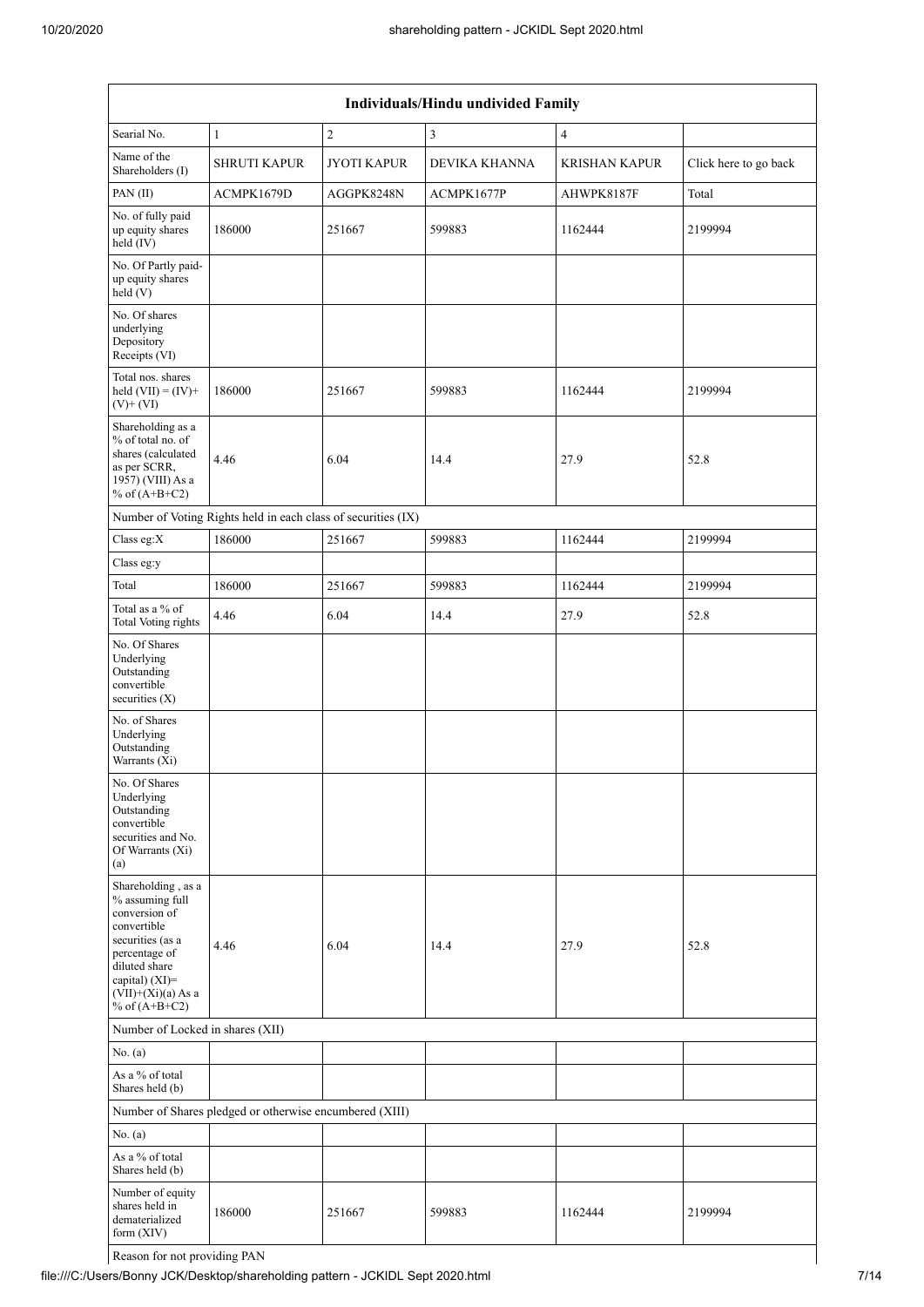| Reason for not<br>providing PAN |          |          |          |          |  |
|---------------------------------|----------|----------|----------|----------|--|
| Shareholder type                | Promoter | Promoter | Promoter | Promoter |  |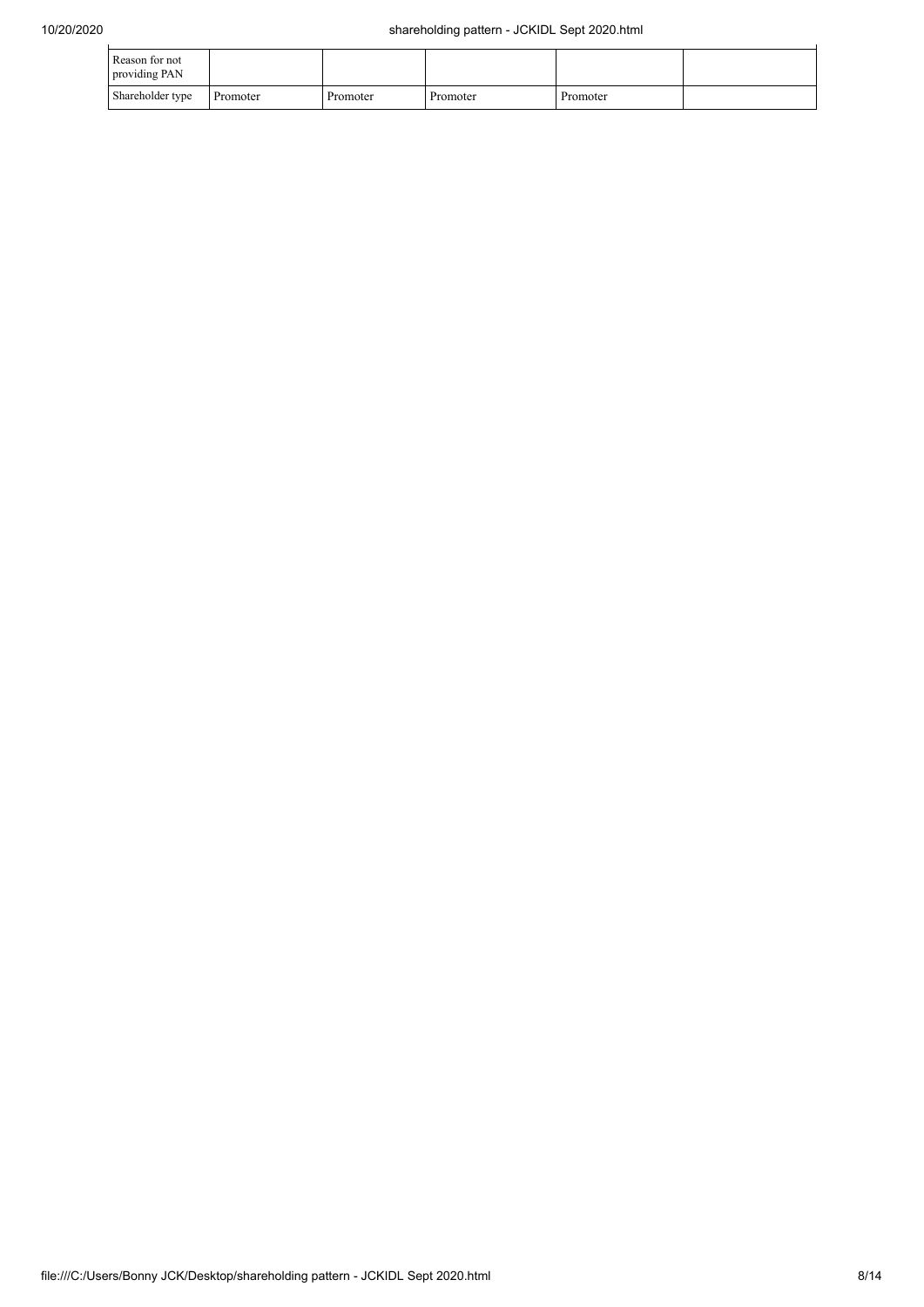| <b>Financial Institutions/ Banks</b>                                                                                                                                                 |                                                               |                       |  |  |  |  |
|--------------------------------------------------------------------------------------------------------------------------------------------------------------------------------------|---------------------------------------------------------------|-----------------------|--|--|--|--|
| Searial No.                                                                                                                                                                          | $\mathbf{1}$                                                  |                       |  |  |  |  |
| Name of the<br>Shareholders (I)                                                                                                                                                      | <b>ICICI BANK LIMITED</b>                                     | Click here to go back |  |  |  |  |
| PAN(II)                                                                                                                                                                              | AAACI1195H                                                    | Total                 |  |  |  |  |
| No. of fully paid<br>up equity shares<br>held (IV)                                                                                                                                   | 63000                                                         | 63000                 |  |  |  |  |
| No. Of Partly paid-<br>up equity shares<br>held (V)                                                                                                                                  |                                                               |                       |  |  |  |  |
| No. Of shares<br>underlying<br>Depository<br>Receipts (VI)                                                                                                                           |                                                               |                       |  |  |  |  |
| Total nos. shares<br>held $(VII) = (IV) +$<br>$(V)+(VI)$                                                                                                                             | 63000                                                         | 63000                 |  |  |  |  |
| Shareholding as a<br>% of total no. of<br>shares (calculated<br>as per SCRR,<br>1957) (VIII) As a<br>% of $(A+B+C2)$                                                                 | 1.51                                                          | 1.51                  |  |  |  |  |
|                                                                                                                                                                                      | Number of Voting Rights held in each class of securities (IX) |                       |  |  |  |  |
| Class eg: X                                                                                                                                                                          | 63000                                                         | 63000                 |  |  |  |  |
| Class eg:y                                                                                                                                                                           |                                                               |                       |  |  |  |  |
| Total                                                                                                                                                                                | 63000                                                         | 63000                 |  |  |  |  |
| Total as a % of<br><b>Total Voting rights</b>                                                                                                                                        | 1.51                                                          | 1.51                  |  |  |  |  |
| No. Of Shares<br>Underlying<br>Outstanding<br>convertible<br>securities (X)                                                                                                          |                                                               |                       |  |  |  |  |
| No. of Shares<br>Underlying<br>Outstanding<br>Warrants (Xi)                                                                                                                          |                                                               |                       |  |  |  |  |
| No. Of Shares<br>Underlying<br>Outstanding<br>convertible<br>securities and No.<br>Of Warrants (Xi)<br>(a)                                                                           |                                                               |                       |  |  |  |  |
| Shareholding, as a<br>% assuming full<br>conversion of<br>convertible<br>securities (as a<br>percentage of<br>diluted share<br>capital) (XI)=<br>$(VII)+(X)$ As a %<br>of $(A+B+C2)$ | 1.51                                                          | 1.51                  |  |  |  |  |
| Number of Locked in shares (XII)                                                                                                                                                     |                                                               |                       |  |  |  |  |
| No. (a)                                                                                                                                                                              |                                                               |                       |  |  |  |  |
| As a % of total<br>Shares held (b)                                                                                                                                                   |                                                               |                       |  |  |  |  |
| Number of equity<br>shares held in<br>dematerialized<br>form (XIV)                                                                                                                   | 63000                                                         | 63000                 |  |  |  |  |
| Reason for not providing PAN                                                                                                                                                         |                                                               |                       |  |  |  |  |
| Reason for not<br>providing PAN                                                                                                                                                      |                                                               |                       |  |  |  |  |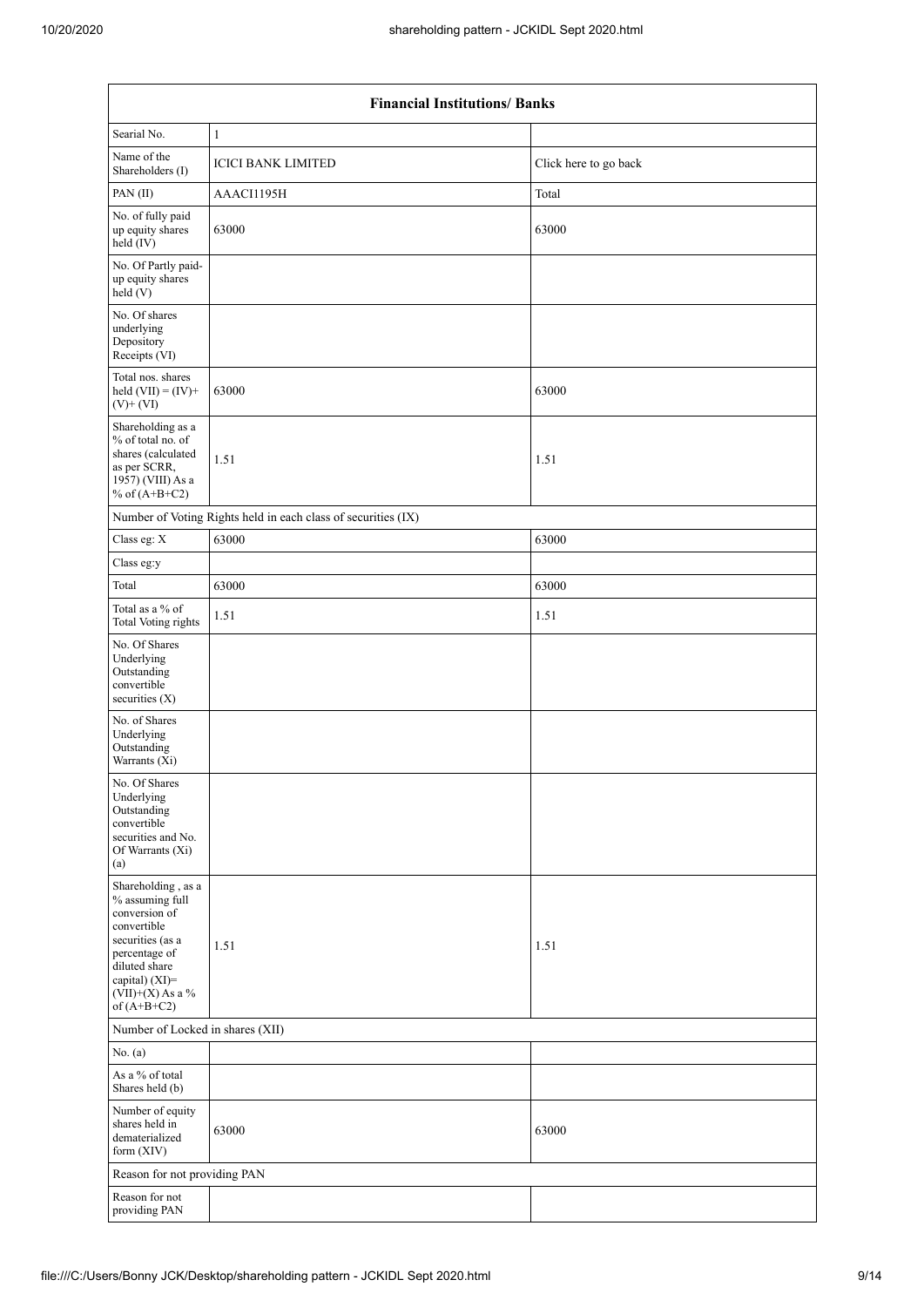| Individuals - ii. Individual shareholders holding nominal share capital in excess of Rs. 2 lakhs.                                                                                    |                                                               |                                     |                              |                                             |                          |  |  |
|--------------------------------------------------------------------------------------------------------------------------------------------------------------------------------------|---------------------------------------------------------------|-------------------------------------|------------------------------|---------------------------------------------|--------------------------|--|--|
| Searial No.                                                                                                                                                                          | $\mathbf{1}$                                                  | $\overline{2}$                      | 3                            | $\overline{4}$                              |                          |  |  |
| Name of the<br>Shareholders (I)                                                                                                                                                      | <b>SUDHIR KUMAR</b><br><b>GUPTA</b>                           | <b>SUSHIL KUMAR</b><br><b>GUPTA</b> | <b>INDU</b><br><b>BALUJA</b> | <b>DEVIDAS NARAINDAS</b><br><b>BUDHRANI</b> | Click here to go<br>back |  |  |
| PAN(II)                                                                                                                                                                              | ZZZZZ9999Z                                                    | AADPG4378G                          | AAGPB1516L                   | ZZZZZ9999Z                                  | Total                    |  |  |
| No. of fully paid<br>up equity shares<br>held $(IV)$                                                                                                                                 | 398333                                                        | 182167                              | 166667                       | 100000                                      | 847167                   |  |  |
| No. Of Partly paid-<br>up equity shares<br>held $(V)$                                                                                                                                |                                                               |                                     |                              |                                             |                          |  |  |
| No. Of shares<br>underlying<br>Depository<br>Receipts (VI)                                                                                                                           |                                                               |                                     |                              |                                             |                          |  |  |
| Total nos. shares<br>held $(VII) = (IV) +$<br>$(V)+(VI)$                                                                                                                             | 398333                                                        | 182167                              | 166667                       | 100000                                      | 847167                   |  |  |
| Shareholding as a<br>% of total no. of<br>shares (calculated<br>as per SCRR,<br>1957) (VIII) As a<br>% of $(A+B+C2)$                                                                 | 9.56                                                          | 4.37                                | 4                            | 2.4                                         | 20.33                    |  |  |
|                                                                                                                                                                                      | Number of Voting Rights held in each class of securities (IX) |                                     |                              |                                             |                          |  |  |
| Class eg: X                                                                                                                                                                          | 398333                                                        | 182167                              | 166667                       | 100000                                      | 847167                   |  |  |
| Class eg:y                                                                                                                                                                           |                                                               |                                     |                              |                                             |                          |  |  |
| Total                                                                                                                                                                                | 398333                                                        | 182167                              | 166667                       | 100000                                      | 847167                   |  |  |
| Total as a % of<br><b>Total Voting rights</b>                                                                                                                                        | 9.56                                                          | 4.37                                | 4                            | 2.4                                         | 20.33                    |  |  |
| No. Of Shares<br>Underlying<br>Outstanding<br>convertible<br>securities $(X)$                                                                                                        |                                                               |                                     |                              |                                             |                          |  |  |
| No. of Shares<br>Underlying<br>Outstanding<br>Warrants (Xi)                                                                                                                          |                                                               |                                     |                              |                                             |                          |  |  |
| No. Of Shares<br>Underlying<br>Outstanding<br>convertible<br>securities and No.<br>Of Warrants (Xi)<br>(a)                                                                           |                                                               |                                     |                              |                                             |                          |  |  |
| Shareholding, as a<br>% assuming full<br>conversion of<br>convertible<br>securities (as a<br>percentage of<br>diluted share<br>capital) (XI)=<br>$(VII)+(X)$ As a %<br>of $(A+B+C2)$ | 9.56                                                          | 4.37                                | 4                            | 2.4                                         | 20.33                    |  |  |
| Number of Locked in shares (XII)                                                                                                                                                     |                                                               |                                     |                              |                                             |                          |  |  |
| No. (a)                                                                                                                                                                              |                                                               |                                     |                              |                                             |                          |  |  |
| As a % of total<br>Shares held (b)                                                                                                                                                   |                                                               |                                     |                              |                                             |                          |  |  |
| Number of equity<br>shares held in<br>dematerialized<br>form $(XIV)$                                                                                                                 | $\overline{0}$                                                | $\boldsymbol{0}$                    | 166667                       | $\boldsymbol{0}$                            | 166667                   |  |  |
| Reason for not providing PAN                                                                                                                                                         |                                                               |                                     |                              |                                             |                          |  |  |
| Reason for not<br>providing PAN                                                                                                                                                      | Textual Information(1)                                        |                                     |                              | Textual Information(2)                      |                          |  |  |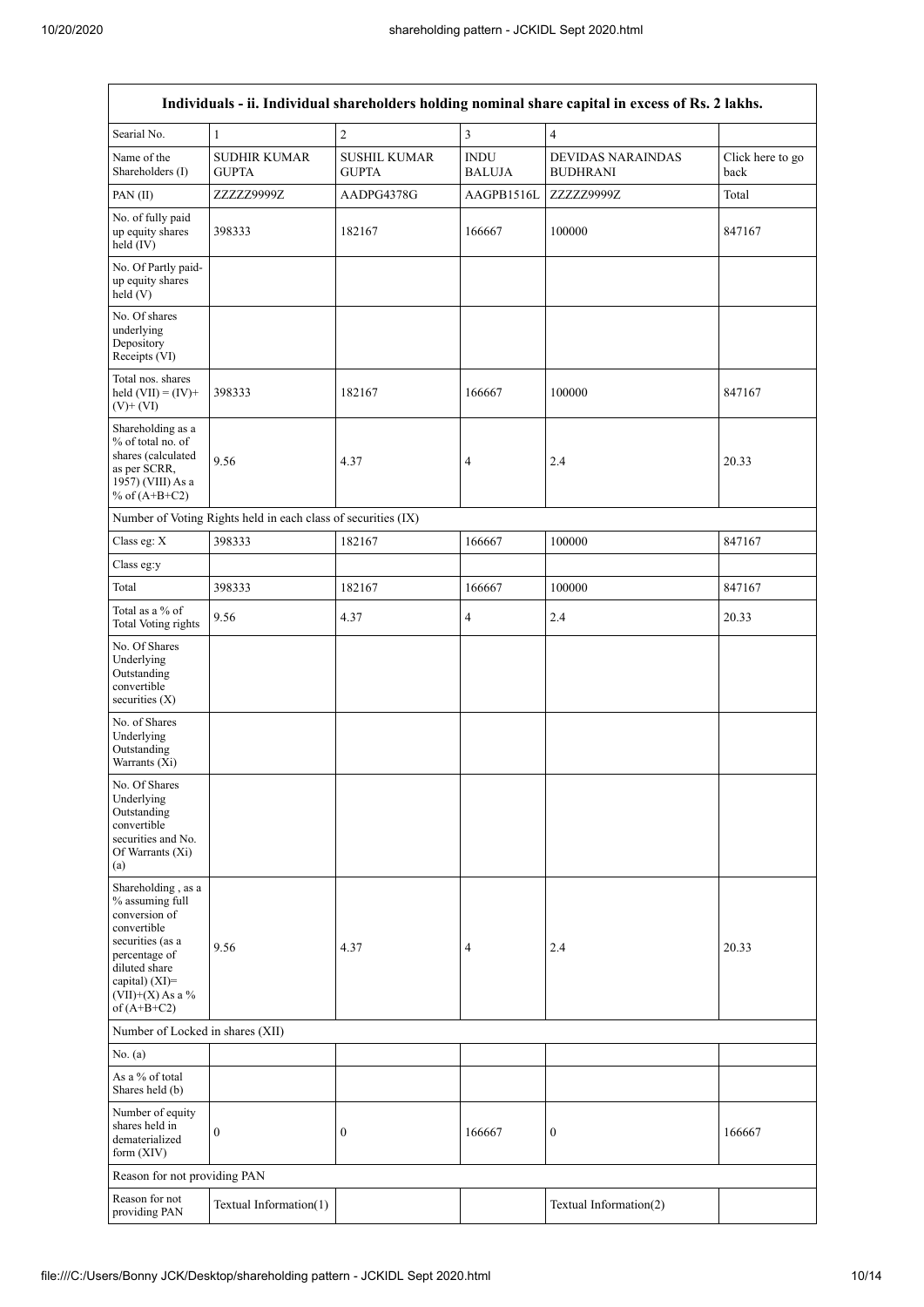| <b>Text Block</b>      |                    |  |  |  |  |  |
|------------------------|--------------------|--|--|--|--|--|
| Textual Information(1) | Data not available |  |  |  |  |  |
| Textual Information(2) | Data not available |  |  |  |  |  |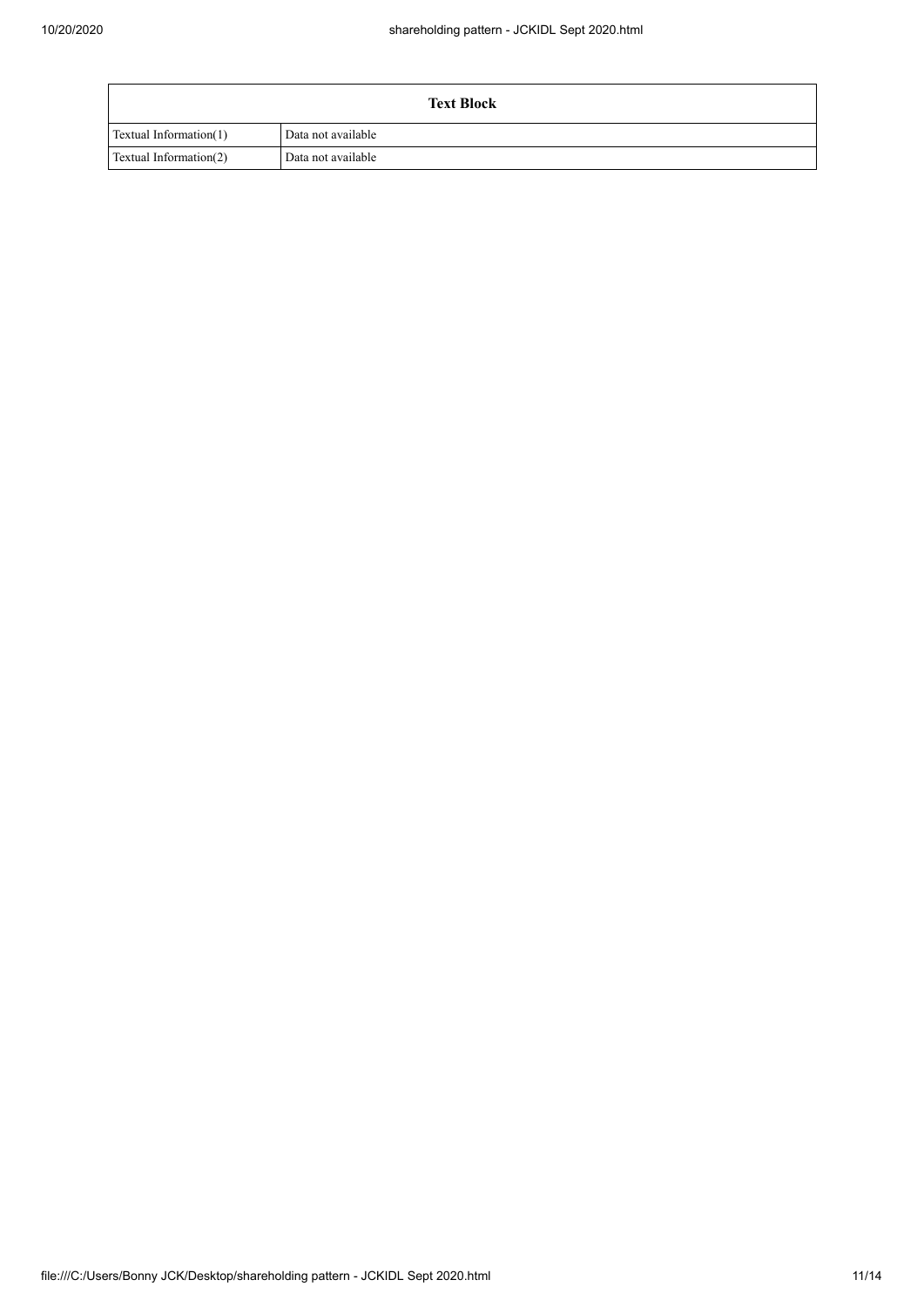|                                                                                                                                                                                      | Any Other (specify)                                           |                       |  |  |  |  |  |
|--------------------------------------------------------------------------------------------------------------------------------------------------------------------------------------|---------------------------------------------------------------|-----------------------|--|--|--|--|--|
| Searial No.                                                                                                                                                                          | $\mathbf{1}$                                                  |                       |  |  |  |  |  |
| Category                                                                                                                                                                             | <b>Bodies Corporate</b>                                       |                       |  |  |  |  |  |
| Category / More<br>than 1 percentage                                                                                                                                                 | Category                                                      |                       |  |  |  |  |  |
| Name of the<br>Shareholders (I)                                                                                                                                                      |                                                               | Click here to go back |  |  |  |  |  |
| PAN(II)                                                                                                                                                                              |                                                               | Total                 |  |  |  |  |  |
| No. of the<br>Shareholders (I)                                                                                                                                                       | 1                                                             | 1                     |  |  |  |  |  |
| No. of fully paid<br>up equity shares<br>held (IV)                                                                                                                                   | 5667                                                          | 5667                  |  |  |  |  |  |
| No. Of Partly paid-<br>up equity shares<br>held(V)                                                                                                                                   |                                                               |                       |  |  |  |  |  |
| No. Of shares<br>underlying<br>Depository<br>Receipts (VI)                                                                                                                           |                                                               |                       |  |  |  |  |  |
| Total nos. shares<br>held $(VII) = (IV) +$<br>$(V)$ + $(VI)$                                                                                                                         | 5667                                                          | 5667                  |  |  |  |  |  |
| Shareholding as a<br>% of total no. of<br>shares (calculated<br>as per SCRR,<br>1957) (VIII) As a<br>% of $(A+B+C2)$                                                                 | 0.14                                                          | 0.14                  |  |  |  |  |  |
|                                                                                                                                                                                      | Number of Voting Rights held in each class of securities (IX) |                       |  |  |  |  |  |
| Class eg: X                                                                                                                                                                          | 5667                                                          | 5667                  |  |  |  |  |  |
| Class eg:y                                                                                                                                                                           |                                                               |                       |  |  |  |  |  |
| Total                                                                                                                                                                                | 5667                                                          | 5667                  |  |  |  |  |  |
| Total as a $\%$ of<br>Total Voting rights                                                                                                                                            | 0.14                                                          | 0.14                  |  |  |  |  |  |
| No. Of Shares<br>Underlying<br>Outstanding<br>convertible<br>securities (X)                                                                                                          |                                                               |                       |  |  |  |  |  |
| No. of Shares<br>Underlying<br>Outstanding<br>Warrants (Xi)                                                                                                                          |                                                               |                       |  |  |  |  |  |
| No. Of Shares<br>Underlying<br>Outstanding<br>convertible<br>securities and No.<br>Of Warrants (Xi)<br>(a)                                                                           |                                                               |                       |  |  |  |  |  |
| Shareholding, as a<br>% assuming full<br>conversion of<br>convertible<br>securities (as a<br>percentage of<br>diluted share<br>capital) (XI)=<br>$(VII)+(X)$ As a %<br>of $(A+B+C2)$ | 0.14                                                          | 0.14                  |  |  |  |  |  |
| Number of Locked in shares (XII)                                                                                                                                                     |                                                               |                       |  |  |  |  |  |
| No. $(a)$                                                                                                                                                                            |                                                               |                       |  |  |  |  |  |
| As a $\%$ of total<br>Shares held (b)                                                                                                                                                |                                                               |                       |  |  |  |  |  |
| Number of equity<br>shares held in                                                                                                                                                   | $\boldsymbol{0}$                                              | $\boldsymbol{0}$      |  |  |  |  |  |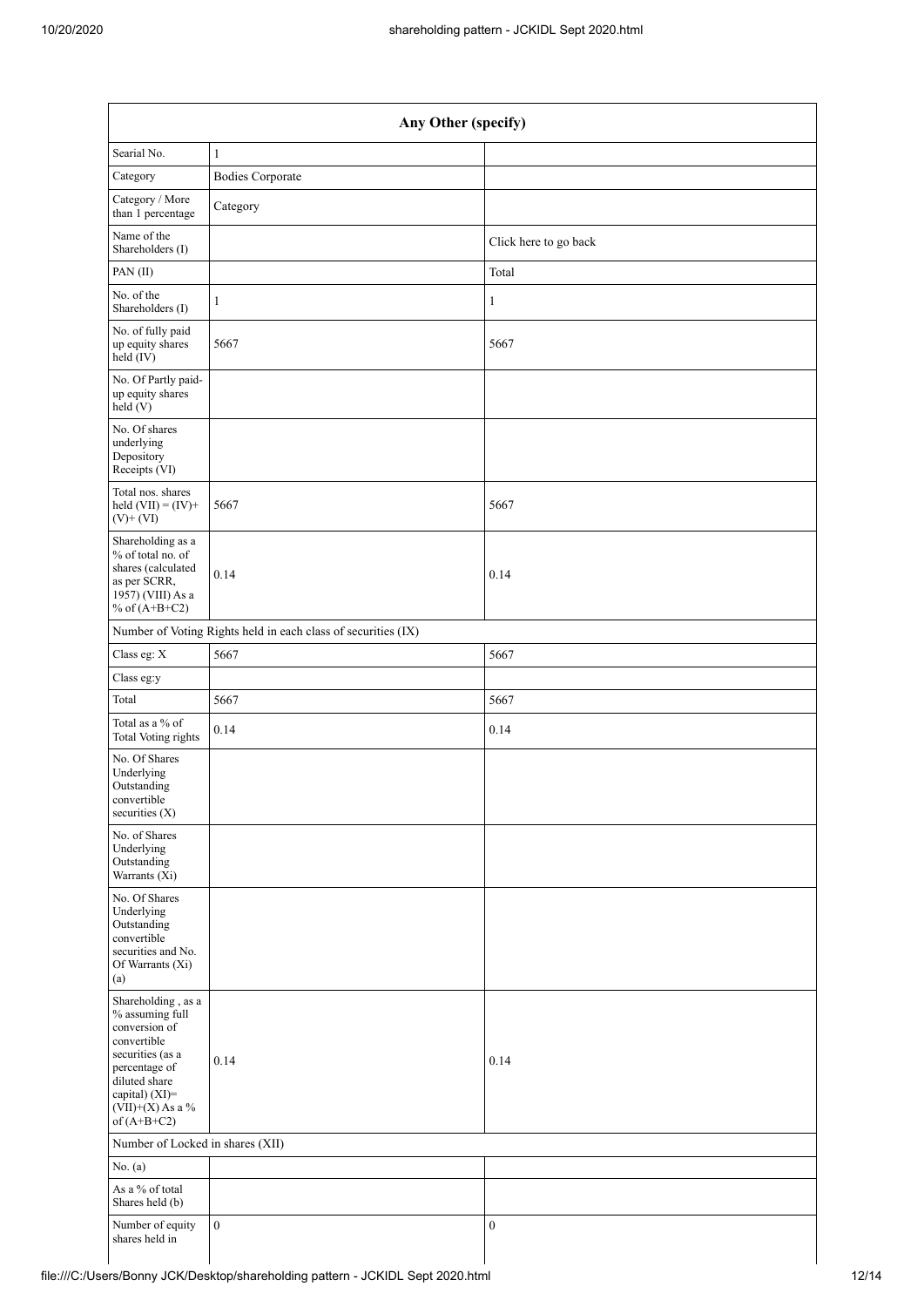| dematerialized<br>form $(XIV)$  |  |  |
|---------------------------------|--|--|
| Reason for not providing PAN    |  |  |
| Reason for not<br>providing PAN |  |  |